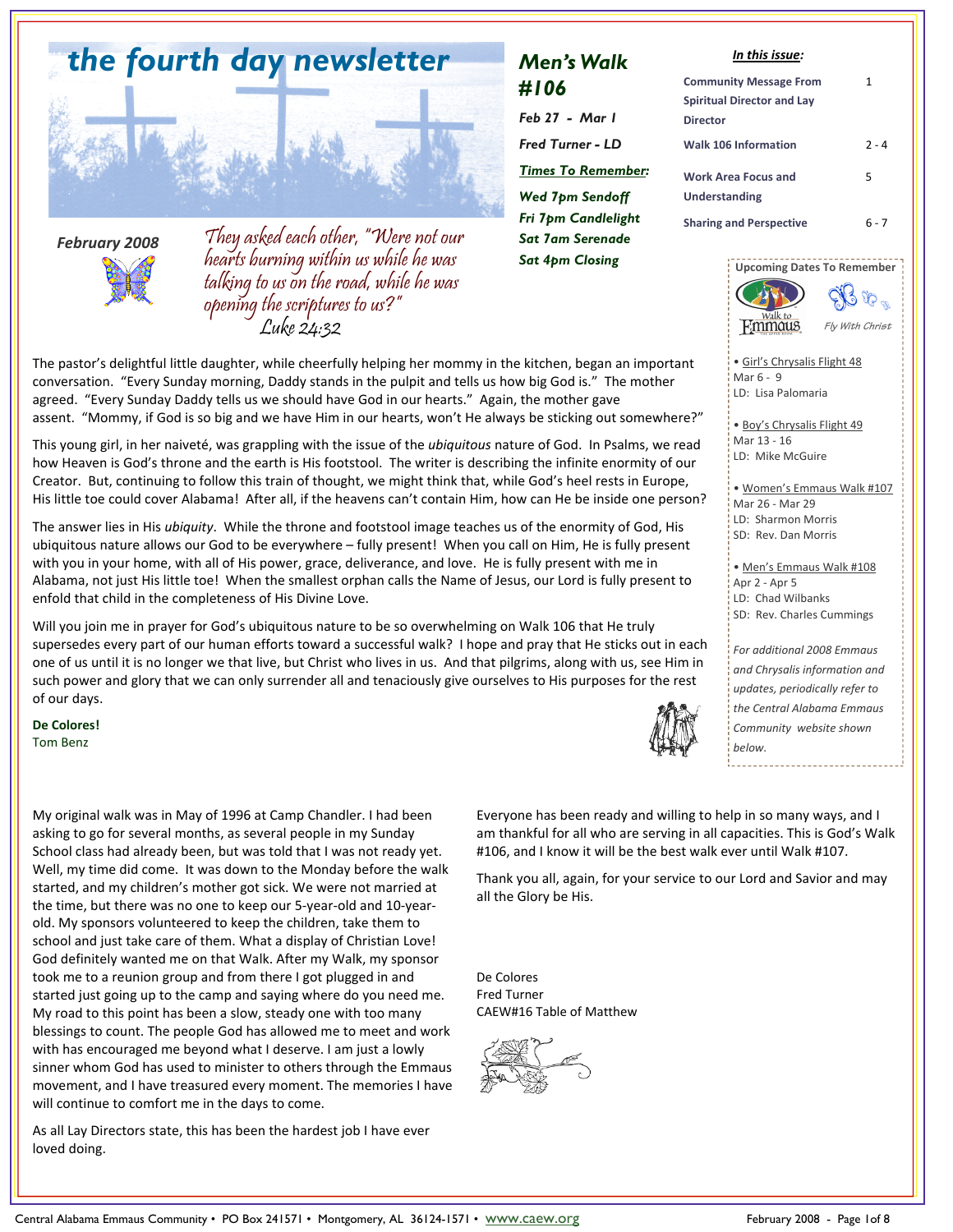### *Walk #106*

 "*As they talked and discussed these things, Jesus himself suddenly came and began walking with them." Luke 24:15*

| <b>Sponsor</b><br><b>Sponsor Contact Phone</b><br>Frazer UMC<br><b>Buck Baxter</b><br>Montgomery AL<br>Gary Cochran<br>334-567-6722<br>Millbrook AL<br><b>FBC Prattville</b><br>Robin Belloto<br>Matt Bellotto<br>334-285-8011<br>Selma AL<br>Crosspoint Christian Church Kenneth Poe<br>334-872-8101<br>Donnie Bullard<br>Cullman AL<br>St. Johns<br>Chad Smith<br>334-705-0523<br>Millerville AL<br>First Assembly of God<br>Jeff Catchings<br>George Simpson<br>256-276-0564<br>Auburn AL<br>Auburn UMC<br>Luke Chastain<br>Ford Laumer<br>334-821-2651<br>Les Davis<br>Opelika AL<br>Trinity UMC<br>Darren Dean<br>334-745-6238<br>Crosspoint Christian Church Steve & Sybil Lane<br>Selma AL<br>Andy Dearman<br>334-875-2979<br><b>Forrest Forbus</b><br>Alexander City AL<br><b>Faith Temple</b><br>Darrin Sanders<br>256-234-7434<br>Alexander City AL<br><b>Flint Hill UMC</b><br>Mike Wells<br>256-234-3204<br>Alex Harwick<br>Tallassee AL<br>Rev Tom Benz<br>334-221-0385<br>Westside Baptist<br>Tallassee AL<br><b>FUMC Tallassee</b><br>Mike Peaden<br>334-541-5966<br>Klaus Guenzel<br>Mike Horn<br>Montgomery AL<br>Frazer UMC<br>334-271-6930<br>Harold Faulkner<br>Wayne Hoyt<br>Montgomery AL<br>Frazer UMC<br>334-396-3979<br>Auburn AL<br>Mark Johnston<br>Lakeview Baptist<br><b>Buddy Wilson</b><br>334-277-9905<br>Steve Johnston<br>Alexander City AL<br>Flint Hill UMC<br>Mike & Donna Wells<br>256-234-3204<br>Scott and Amber<br><b>Troy AL</b><br>334-566-2081<br>Southside Baptist<br>Goolsby<br><b>Todd Congregational CC</b><br>Will Graham<br>706-518-6490<br><b>Valley AL</b><br><b>Boris Levins</b><br>Selma AL<br>Crosspoint Christian Church Veronica Chesnut<br>334-221-5084<br><b>Corner Stone</b><br>Sam Price<br>Ken Lott<br>Auburn AL<br>334-826-0215<br>Deatsville AL<br>Jim Madaris<br><b>Trinity UMC</b><br><b>Bill Legg</b><br>334-365-7738<br>Steve & Sybil<br><b>Forest Baptist</b><br>Will Maddox<br>Alexander City AL<br>256-234-3933<br>Pemberton<br><b>Brian Masters</b><br>Sylacauga AL<br>Flint Hill UMC<br><b>Preston Masters</b><br>256-825-8408<br>Rett Moncrief. Jr. Auburn AL<br>0 Guy Davis<br>334-273-9199<br><b>Brian O'Neil</b><br>Auburn AL<br>North Ridge Community<br>Mike Martin<br>334-887-2205<br>Prattville AL<br><b>First Methodist Prattville</b><br>Dale Osterman<br>Kelly Hill<br>334-358-0414<br>334-272-5783<br>Will Pecoul, Jr.<br>Montgomery AL<br>Frazer UMC<br>Chip & Michelle Nix<br>Shawn Peterson<br>Montgomery AL<br>Frazer UMC<br>Chip & Michelle Nix<br>334-272-5783<br>Prattville AL<br>Vaughn Forest Baptist<br><b>Brett Scott</b><br>334-799-3096<br>Lon Simpson<br>Auburn AL<br>Luann Simpson<br>334-826-6074<br>Cornerstone<br>Prattville AL<br>Skipper & Martha Ellis<br>Jeff Staggers<br><b>East Memorial Baptist</b><br>334-365-0759<br>Alexander City AL<br>Old Union Baptist<br>Max McMullen<br>256-234-9950<br>Marion Junction AL<br><b>Westwood Baptist</b><br>Michael Fondren<br>334-874-9513<br>Kevin Thomas<br>Auburn AL<br><b>Trinity UMC</b><br><b>Bob Story</b><br>334-727-7964<br>Auburn AL<br><b>First Baptist Church</b><br>David Smalley<br>Larry Thorne<br>334-821-4437<br>Opelika AL<br>N. Main Christian Church<br>Mike & Donna Wells<br>256-234-3204<br>Flint Hill UMC<br>Dee Dowdy<br>Jeremy White<br>Dadeville AL<br>256-234-4436<br>Jeff Williams<br>Ashland AL<br><b>First Assembly</b><br>Geoge Simpson<br>256-276-0564<br><b>First United Methodist</b><br>Tommy Spraggins<br>Alexander City AL<br>256-234-3609<br>Selma AL<br>Steve Kopp<br><b>Church Street UMC</b><br>334-872-6950 |                       | レロハし ムー・エン |  |              |
|------------------------------------------------------------------------------------------------------------------------------------------------------------------------------------------------------------------------------------------------------------------------------------------------------------------------------------------------------------------------------------------------------------------------------------------------------------------------------------------------------------------------------------------------------------------------------------------------------------------------------------------------------------------------------------------------------------------------------------------------------------------------------------------------------------------------------------------------------------------------------------------------------------------------------------------------------------------------------------------------------------------------------------------------------------------------------------------------------------------------------------------------------------------------------------------------------------------------------------------------------------------------------------------------------------------------------------------------------------------------------------------------------------------------------------------------------------------------------------------------------------------------------------------------------------------------------------------------------------------------------------------------------------------------------------------------------------------------------------------------------------------------------------------------------------------------------------------------------------------------------------------------------------------------------------------------------------------------------------------------------------------------------------------------------------------------------------------------------------------------------------------------------------------------------------------------------------------------------------------------------------------------------------------------------------------------------------------------------------------------------------------------------------------------------------------------------------------------------------------------------------------------------------------------------------------------------------------------------------------------------------------------------------------------------------------------------------------------------------------------------------------------------------------------------------------------------------------------------------------------------------------------------------------------------------------------------------------------------------------------------------------------------------------------------------------------------------------------------------------------------------------------------------------------------------------------------------------------------------------------------------------------------------------------------------------------------------------------------------------------------------------------------------------------------------------------------------------------------------------------------------------------------------------------------------------------------------------------------------|-----------------------|------------|--|--------------|
|                                                                                                                                                                                                                                                                                                                                                                                                                                                                                                                                                                                                                                                                                                                                                                                                                                                                                                                                                                                                                                                                                                                                                                                                                                                                                                                                                                                                                                                                                                                                                                                                                                                                                                                                                                                                                                                                                                                                                                                                                                                                                                                                                                                                                                                                                                                                                                                                                                                                                                                                                                                                                                                                                                                                                                                                                                                                                                                                                                                                                                                                                                                                                                                                                                                                                                                                                                                                                                                                                                                                                                                                            | <b>Pilgrim Name</b>   |            |  |              |
|                                                                                                                                                                                                                                                                                                                                                                                                                                                                                                                                                                                                                                                                                                                                                                                                                                                                                                                                                                                                                                                                                                                                                                                                                                                                                                                                                                                                                                                                                                                                                                                                                                                                                                                                                                                                                                                                                                                                                                                                                                                                                                                                                                                                                                                                                                                                                                                                                                                                                                                                                                                                                                                                                                                                                                                                                                                                                                                                                                                                                                                                                                                                                                                                                                                                                                                                                                                                                                                                                                                                                                                                            |                       |            |  | 334-361-5834 |
|                                                                                                                                                                                                                                                                                                                                                                                                                                                                                                                                                                                                                                                                                                                                                                                                                                                                                                                                                                                                                                                                                                                                                                                                                                                                                                                                                                                                                                                                                                                                                                                                                                                                                                                                                                                                                                                                                                                                                                                                                                                                                                                                                                                                                                                                                                                                                                                                                                                                                                                                                                                                                                                                                                                                                                                                                                                                                                                                                                                                                                                                                                                                                                                                                                                                                                                                                                                                                                                                                                                                                                                                            |                       |            |  | 334-358-2707 |
|                                                                                                                                                                                                                                                                                                                                                                                                                                                                                                                                                                                                                                                                                                                                                                                                                                                                                                                                                                                                                                                                                                                                                                                                                                                                                                                                                                                                                                                                                                                                                                                                                                                                                                                                                                                                                                                                                                                                                                                                                                                                                                                                                                                                                                                                                                                                                                                                                                                                                                                                                                                                                                                                                                                                                                                                                                                                                                                                                                                                                                                                                                                                                                                                                                                                                                                                                                                                                                                                                                                                                                                                            | Roger Blackmon        |            |  | 334-410-2214 |
|                                                                                                                                                                                                                                                                                                                                                                                                                                                                                                                                                                                                                                                                                                                                                                                                                                                                                                                                                                                                                                                                                                                                                                                                                                                                                                                                                                                                                                                                                                                                                                                                                                                                                                                                                                                                                                                                                                                                                                                                                                                                                                                                                                                                                                                                                                                                                                                                                                                                                                                                                                                                                                                                                                                                                                                                                                                                                                                                                                                                                                                                                                                                                                                                                                                                                                                                                                                                                                                                                                                                                                                                            |                       |            |  | 334-329-9930 |
|                                                                                                                                                                                                                                                                                                                                                                                                                                                                                                                                                                                                                                                                                                                                                                                                                                                                                                                                                                                                                                                                                                                                                                                                                                                                                                                                                                                                                                                                                                                                                                                                                                                                                                                                                                                                                                                                                                                                                                                                                                                                                                                                                                                                                                                                                                                                                                                                                                                                                                                                                                                                                                                                                                                                                                                                                                                                                                                                                                                                                                                                                                                                                                                                                                                                                                                                                                                                                                                                                                                                                                                                            |                       |            |  |              |
|                                                                                                                                                                                                                                                                                                                                                                                                                                                                                                                                                                                                                                                                                                                                                                                                                                                                                                                                                                                                                                                                                                                                                                                                                                                                                                                                                                                                                                                                                                                                                                                                                                                                                                                                                                                                                                                                                                                                                                                                                                                                                                                                                                                                                                                                                                                                                                                                                                                                                                                                                                                                                                                                                                                                                                                                                                                                                                                                                                                                                                                                                                                                                                                                                                                                                                                                                                                                                                                                                                                                                                                                            |                       |            |  |              |
|                                                                                                                                                                                                                                                                                                                                                                                                                                                                                                                                                                                                                                                                                                                                                                                                                                                                                                                                                                                                                                                                                                                                                                                                                                                                                                                                                                                                                                                                                                                                                                                                                                                                                                                                                                                                                                                                                                                                                                                                                                                                                                                                                                                                                                                                                                                                                                                                                                                                                                                                                                                                                                                                                                                                                                                                                                                                                                                                                                                                                                                                                                                                                                                                                                                                                                                                                                                                                                                                                                                                                                                                            |                       |            |  | 334-745-2632 |
|                                                                                                                                                                                                                                                                                                                                                                                                                                                                                                                                                                                                                                                                                                                                                                                                                                                                                                                                                                                                                                                                                                                                                                                                                                                                                                                                                                                                                                                                                                                                                                                                                                                                                                                                                                                                                                                                                                                                                                                                                                                                                                                                                                                                                                                                                                                                                                                                                                                                                                                                                                                                                                                                                                                                                                                                                                                                                                                                                                                                                                                                                                                                                                                                                                                                                                                                                                                                                                                                                                                                                                                                            |                       |            |  | 334-875-8191 |
|                                                                                                                                                                                                                                                                                                                                                                                                                                                                                                                                                                                                                                                                                                                                                                                                                                                                                                                                                                                                                                                                                                                                                                                                                                                                                                                                                                                                                                                                                                                                                                                                                                                                                                                                                                                                                                                                                                                                                                                                                                                                                                                                                                                                                                                                                                                                                                                                                                                                                                                                                                                                                                                                                                                                                                                                                                                                                                                                                                                                                                                                                                                                                                                                                                                                                                                                                                                                                                                                                                                                                                                                            |                       |            |  | 256-234-6299 |
|                                                                                                                                                                                                                                                                                                                                                                                                                                                                                                                                                                                                                                                                                                                                                                                                                                                                                                                                                                                                                                                                                                                                                                                                                                                                                                                                                                                                                                                                                                                                                                                                                                                                                                                                                                                                                                                                                                                                                                                                                                                                                                                                                                                                                                                                                                                                                                                                                                                                                                                                                                                                                                                                                                                                                                                                                                                                                                                                                                                                                                                                                                                                                                                                                                                                                                                                                                                                                                                                                                                                                                                                            | Keith Haggerty        |            |  | 256-234-8606 |
|                                                                                                                                                                                                                                                                                                                                                                                                                                                                                                                                                                                                                                                                                                                                                                                                                                                                                                                                                                                                                                                                                                                                                                                                                                                                                                                                                                                                                                                                                                                                                                                                                                                                                                                                                                                                                                                                                                                                                                                                                                                                                                                                                                                                                                                                                                                                                                                                                                                                                                                                                                                                                                                                                                                                                                                                                                                                                                                                                                                                                                                                                                                                                                                                                                                                                                                                                                                                                                                                                                                                                                                                            |                       |            |  |              |
|                                                                                                                                                                                                                                                                                                                                                                                                                                                                                                                                                                                                                                                                                                                                                                                                                                                                                                                                                                                                                                                                                                                                                                                                                                                                                                                                                                                                                                                                                                                                                                                                                                                                                                                                                                                                                                                                                                                                                                                                                                                                                                                                                                                                                                                                                                                                                                                                                                                                                                                                                                                                                                                                                                                                                                                                                                                                                                                                                                                                                                                                                                                                                                                                                                                                                                                                                                                                                                                                                                                                                                                                            | Randy Herring         |            |  | 334-283-3477 |
|                                                                                                                                                                                                                                                                                                                                                                                                                                                                                                                                                                                                                                                                                                                                                                                                                                                                                                                                                                                                                                                                                                                                                                                                                                                                                                                                                                                                                                                                                                                                                                                                                                                                                                                                                                                                                                                                                                                                                                                                                                                                                                                                                                                                                                                                                                                                                                                                                                                                                                                                                                                                                                                                                                                                                                                                                                                                                                                                                                                                                                                                                                                                                                                                                                                                                                                                                                                                                                                                                                                                                                                                            |                       |            |  | 334-953-2106 |
|                                                                                                                                                                                                                                                                                                                                                                                                                                                                                                                                                                                                                                                                                                                                                                                                                                                                                                                                                                                                                                                                                                                                                                                                                                                                                                                                                                                                                                                                                                                                                                                                                                                                                                                                                                                                                                                                                                                                                                                                                                                                                                                                                                                                                                                                                                                                                                                                                                                                                                                                                                                                                                                                                                                                                                                                                                                                                                                                                                                                                                                                                                                                                                                                                                                                                                                                                                                                                                                                                                                                                                                                            |                       |            |  | 334-272-8622 |
|                                                                                                                                                                                                                                                                                                                                                                                                                                                                                                                                                                                                                                                                                                                                                                                                                                                                                                                                                                                                                                                                                                                                                                                                                                                                                                                                                                                                                                                                                                                                                                                                                                                                                                                                                                                                                                                                                                                                                                                                                                                                                                                                                                                                                                                                                                                                                                                                                                                                                                                                                                                                                                                                                                                                                                                                                                                                                                                                                                                                                                                                                                                                                                                                                                                                                                                                                                                                                                                                                                                                                                                                            |                       |            |  | 334-201-7000 |
|                                                                                                                                                                                                                                                                                                                                                                                                                                                                                                                                                                                                                                                                                                                                                                                                                                                                                                                                                                                                                                                                                                                                                                                                                                                                                                                                                                                                                                                                                                                                                                                                                                                                                                                                                                                                                                                                                                                                                                                                                                                                                                                                                                                                                                                                                                                                                                                                                                                                                                                                                                                                                                                                                                                                                                                                                                                                                                                                                                                                                                                                                                                                                                                                                                                                                                                                                                                                                                                                                                                                                                                                            |                       |            |  | 334-283-3756 |
|                                                                                                                                                                                                                                                                                                                                                                                                                                                                                                                                                                                                                                                                                                                                                                                                                                                                                                                                                                                                                                                                                                                                                                                                                                                                                                                                                                                                                                                                                                                                                                                                                                                                                                                                                                                                                                                                                                                                                                                                                                                                                                                                                                                                                                                                                                                                                                                                                                                                                                                                                                                                                                                                                                                                                                                                                                                                                                                                                                                                                                                                                                                                                                                                                                                                                                                                                                                                                                                                                                                                                                                                            | <b>Andrew Knick</b>   |            |  | 334-566-5770 |
|                                                                                                                                                                                                                                                                                                                                                                                                                                                                                                                                                                                                                                                                                                                                                                                                                                                                                                                                                                                                                                                                                                                                                                                                                                                                                                                                                                                                                                                                                                                                                                                                                                                                                                                                                                                                                                                                                                                                                                                                                                                                                                                                                                                                                                                                                                                                                                                                                                                                                                                                                                                                                                                                                                                                                                                                                                                                                                                                                                                                                                                                                                                                                                                                                                                                                                                                                                                                                                                                                                                                                                                                            | <b>Bobby Laney</b>    |            |  | 334-756-9354 |
|                                                                                                                                                                                                                                                                                                                                                                                                                                                                                                                                                                                                                                                                                                                                                                                                                                                                                                                                                                                                                                                                                                                                                                                                                                                                                                                                                                                                                                                                                                                                                                                                                                                                                                                                                                                                                                                                                                                                                                                                                                                                                                                                                                                                                                                                                                                                                                                                                                                                                                                                                                                                                                                                                                                                                                                                                                                                                                                                                                                                                                                                                                                                                                                                                                                                                                                                                                                                                                                                                                                                                                                                            |                       |            |  |              |
|                                                                                                                                                                                                                                                                                                                                                                                                                                                                                                                                                                                                                                                                                                                                                                                                                                                                                                                                                                                                                                                                                                                                                                                                                                                                                                                                                                                                                                                                                                                                                                                                                                                                                                                                                                                                                                                                                                                                                                                                                                                                                                                                                                                                                                                                                                                                                                                                                                                                                                                                                                                                                                                                                                                                                                                                                                                                                                                                                                                                                                                                                                                                                                                                                                                                                                                                                                                                                                                                                                                                                                                                            |                       |            |  | 334-528-1313 |
|                                                                                                                                                                                                                                                                                                                                                                                                                                                                                                                                                                                                                                                                                                                                                                                                                                                                                                                                                                                                                                                                                                                                                                                                                                                                                                                                                                                                                                                                                                                                                                                                                                                                                                                                                                                                                                                                                                                                                                                                                                                                                                                                                                                                                                                                                                                                                                                                                                                                                                                                                                                                                                                                                                                                                                                                                                                                                                                                                                                                                                                                                                                                                                                                                                                                                                                                                                                                                                                                                                                                                                                                            |                       |            |  | 334-954-1458 |
|                                                                                                                                                                                                                                                                                                                                                                                                                                                                                                                                                                                                                                                                                                                                                                                                                                                                                                                                                                                                                                                                                                                                                                                                                                                                                                                                                                                                                                                                                                                                                                                                                                                                                                                                                                                                                                                                                                                                                                                                                                                                                                                                                                                                                                                                                                                                                                                                                                                                                                                                                                                                                                                                                                                                                                                                                                                                                                                                                                                                                                                                                                                                                                                                                                                                                                                                                                                                                                                                                                                                                                                                            |                       |            |  | 256-500-4737 |
|                                                                                                                                                                                                                                                                                                                                                                                                                                                                                                                                                                                                                                                                                                                                                                                                                                                                                                                                                                                                                                                                                                                                                                                                                                                                                                                                                                                                                                                                                                                                                                                                                                                                                                                                                                                                                                                                                                                                                                                                                                                                                                                                                                                                                                                                                                                                                                                                                                                                                                                                                                                                                                                                                                                                                                                                                                                                                                                                                                                                                                                                                                                                                                                                                                                                                                                                                                                                                                                                                                                                                                                                            |                       |            |  |              |
|                                                                                                                                                                                                                                                                                                                                                                                                                                                                                                                                                                                                                                                                                                                                                                                                                                                                                                                                                                                                                                                                                                                                                                                                                                                                                                                                                                                                                                                                                                                                                                                                                                                                                                                                                                                                                                                                                                                                                                                                                                                                                                                                                                                                                                                                                                                                                                                                                                                                                                                                                                                                                                                                                                                                                                                                                                                                                                                                                                                                                                                                                                                                                                                                                                                                                                                                                                                                                                                                                                                                                                                                            |                       |            |  | 334-387-0001 |
|                                                                                                                                                                                                                                                                                                                                                                                                                                                                                                                                                                                                                                                                                                                                                                                                                                                                                                                                                                                                                                                                                                                                                                                                                                                                                                                                                                                                                                                                                                                                                                                                                                                                                                                                                                                                                                                                                                                                                                                                                                                                                                                                                                                                                                                                                                                                                                                                                                                                                                                                                                                                                                                                                                                                                                                                                                                                                                                                                                                                                                                                                                                                                                                                                                                                                                                                                                                                                                                                                                                                                                                                            |                       |            |  | 334-750-2206 |
|                                                                                                                                                                                                                                                                                                                                                                                                                                                                                                                                                                                                                                                                                                                                                                                                                                                                                                                                                                                                                                                                                                                                                                                                                                                                                                                                                                                                                                                                                                                                                                                                                                                                                                                                                                                                                                                                                                                                                                                                                                                                                                                                                                                                                                                                                                                                                                                                                                                                                                                                                                                                                                                                                                                                                                                                                                                                                                                                                                                                                                                                                                                                                                                                                                                                                                                                                                                                                                                                                                                                                                                                            |                       |            |  | 334-953-7562 |
|                                                                                                                                                                                                                                                                                                                                                                                                                                                                                                                                                                                                                                                                                                                                                                                                                                                                                                                                                                                                                                                                                                                                                                                                                                                                                                                                                                                                                                                                                                                                                                                                                                                                                                                                                                                                                                                                                                                                                                                                                                                                                                                                                                                                                                                                                                                                                                                                                                                                                                                                                                                                                                                                                                                                                                                                                                                                                                                                                                                                                                                                                                                                                                                                                                                                                                                                                                                                                                                                                                                                                                                                            |                       |            |  | 334-215-8585 |
|                                                                                                                                                                                                                                                                                                                                                                                                                                                                                                                                                                                                                                                                                                                                                                                                                                                                                                                                                                                                                                                                                                                                                                                                                                                                                                                                                                                                                                                                                                                                                                                                                                                                                                                                                                                                                                                                                                                                                                                                                                                                                                                                                                                                                                                                                                                                                                                                                                                                                                                                                                                                                                                                                                                                                                                                                                                                                                                                                                                                                                                                                                                                                                                                                                                                                                                                                                                                                                                                                                                                                                                                            |                       |            |  | 334-215-8585 |
|                                                                                                                                                                                                                                                                                                                                                                                                                                                                                                                                                                                                                                                                                                                                                                                                                                                                                                                                                                                                                                                                                                                                                                                                                                                                                                                                                                                                                                                                                                                                                                                                                                                                                                                                                                                                                                                                                                                                                                                                                                                                                                                                                                                                                                                                                                                                                                                                                                                                                                                                                                                                                                                                                                                                                                                                                                                                                                                                                                                                                                                                                                                                                                                                                                                                                                                                                                                                                                                                                                                                                                                                            | <b>Scott Phillips</b> |            |  | 334-242-5544 |
|                                                                                                                                                                                                                                                                                                                                                                                                                                                                                                                                                                                                                                                                                                                                                                                                                                                                                                                                                                                                                                                                                                                                                                                                                                                                                                                                                                                                                                                                                                                                                                                                                                                                                                                                                                                                                                                                                                                                                                                                                                                                                                                                                                                                                                                                                                                                                                                                                                                                                                                                                                                                                                                                                                                                                                                                                                                                                                                                                                                                                                                                                                                                                                                                                                                                                                                                                                                                                                                                                                                                                                                                            |                       |            |  | 334-749-3411 |
|                                                                                                                                                                                                                                                                                                                                                                                                                                                                                                                                                                                                                                                                                                                                                                                                                                                                                                                                                                                                                                                                                                                                                                                                                                                                                                                                                                                                                                                                                                                                                                                                                                                                                                                                                                                                                                                                                                                                                                                                                                                                                                                                                                                                                                                                                                                                                                                                                                                                                                                                                                                                                                                                                                                                                                                                                                                                                                                                                                                                                                                                                                                                                                                                                                                                                                                                                                                                                                                                                                                                                                                                            |                       |            |  | 334-358-2455 |
|                                                                                                                                                                                                                                                                                                                                                                                                                                                                                                                                                                                                                                                                                                                                                                                                                                                                                                                                                                                                                                                                                                                                                                                                                                                                                                                                                                                                                                                                                                                                                                                                                                                                                                                                                                                                                                                                                                                                                                                                                                                                                                                                                                                                                                                                                                                                                                                                                                                                                                                                                                                                                                                                                                                                                                                                                                                                                                                                                                                                                                                                                                                                                                                                                                                                                                                                                                                                                                                                                                                                                                                                            | Mike Taylor           |            |  | 256-234-6224 |
|                                                                                                                                                                                                                                                                                                                                                                                                                                                                                                                                                                                                                                                                                                                                                                                                                                                                                                                                                                                                                                                                                                                                                                                                                                                                                                                                                                                                                                                                                                                                                                                                                                                                                                                                                                                                                                                                                                                                                                                                                                                                                                                                                                                                                                                                                                                                                                                                                                                                                                                                                                                                                                                                                                                                                                                                                                                                                                                                                                                                                                                                                                                                                                                                                                                                                                                                                                                                                                                                                                                                                                                                            | Sol Tepper, III       |            |  | 334-874-7414 |
|                                                                                                                                                                                                                                                                                                                                                                                                                                                                                                                                                                                                                                                                                                                                                                                                                                                                                                                                                                                                                                                                                                                                                                                                                                                                                                                                                                                                                                                                                                                                                                                                                                                                                                                                                                                                                                                                                                                                                                                                                                                                                                                                                                                                                                                                                                                                                                                                                                                                                                                                                                                                                                                                                                                                                                                                                                                                                                                                                                                                                                                                                                                                                                                                                                                                                                                                                                                                                                                                                                                                                                                                            |                       |            |  | 334-727-5900 |
|                                                                                                                                                                                                                                                                                                                                                                                                                                                                                                                                                                                                                                                                                                                                                                                                                                                                                                                                                                                                                                                                                                                                                                                                                                                                                                                                                                                                                                                                                                                                                                                                                                                                                                                                                                                                                                                                                                                                                                                                                                                                                                                                                                                                                                                                                                                                                                                                                                                                                                                                                                                                                                                                                                                                                                                                                                                                                                                                                                                                                                                                                                                                                                                                                                                                                                                                                                                                                                                                                                                                                                                                            |                       |            |  | 334-749-8121 |
|                                                                                                                                                                                                                                                                                                                                                                                                                                                                                                                                                                                                                                                                                                                                                                                                                                                                                                                                                                                                                                                                                                                                                                                                                                                                                                                                                                                                                                                                                                                                                                                                                                                                                                                                                                                                                                                                                                                                                                                                                                                                                                                                                                                                                                                                                                                                                                                                                                                                                                                                                                                                                                                                                                                                                                                                                                                                                                                                                                                                                                                                                                                                                                                                                                                                                                                                                                                                                                                                                                                                                                                                            | <b>Billie Watts</b>   |            |  | 256-749-0464 |
|                                                                                                                                                                                                                                                                                                                                                                                                                                                                                                                                                                                                                                                                                                                                                                                                                                                                                                                                                                                                                                                                                                                                                                                                                                                                                                                                                                                                                                                                                                                                                                                                                                                                                                                                                                                                                                                                                                                                                                                                                                                                                                                                                                                                                                                                                                                                                                                                                                                                                                                                                                                                                                                                                                                                                                                                                                                                                                                                                                                                                                                                                                                                                                                                                                                                                                                                                                                                                                                                                                                                                                                                            |                       |            |  | 256-234-5047 |
|                                                                                                                                                                                                                                                                                                                                                                                                                                                                                                                                                                                                                                                                                                                                                                                                                                                                                                                                                                                                                                                                                                                                                                                                                                                                                                                                                                                                                                                                                                                                                                                                                                                                                                                                                                                                                                                                                                                                                                                                                                                                                                                                                                                                                                                                                                                                                                                                                                                                                                                                                                                                                                                                                                                                                                                                                                                                                                                                                                                                                                                                                                                                                                                                                                                                                                                                                                                                                                                                                                                                                                                                            |                       |            |  | 256-354-7633 |
|                                                                                                                                                                                                                                                                                                                                                                                                                                                                                                                                                                                                                                                                                                                                                                                                                                                                                                                                                                                                                                                                                                                                                                                                                                                                                                                                                                                                                                                                                                                                                                                                                                                                                                                                                                                                                                                                                                                                                                                                                                                                                                                                                                                                                                                                                                                                                                                                                                                                                                                                                                                                                                                                                                                                                                                                                                                                                                                                                                                                                                                                                                                                                                                                                                                                                                                                                                                                                                                                                                                                                                                                            | Phillip Young         |            |  | 256-500-4506 |
|                                                                                                                                                                                                                                                                                                                                                                                                                                                                                                                                                                                                                                                                                                                                                                                                                                                                                                                                                                                                                                                                                                                                                                                                                                                                                                                                                                                                                                                                                                                                                                                                                                                                                                                                                                                                                                                                                                                                                                                                                                                                                                                                                                                                                                                                                                                                                                                                                                                                                                                                                                                                                                                                                                                                                                                                                                                                                                                                                                                                                                                                                                                                                                                                                                                                                                                                                                                                                                                                                                                                                                                                            | Fred Zeigler          |            |  |              |

To renew the church as the body of the risen Christ in the world through development To renew the church as the body of the risen Christ in the world through development *of leaders and renewal of Christians as faithful, committed disciples of Jesus Christ.*  of leaders and renewal of Christians as faithful, committed disciples of Jesus Christ. Central Alabama Emmaus Walk **Central Alabama Emmaus Walk** 



In Case Of Emergency Camp Alamisco 256-825-9482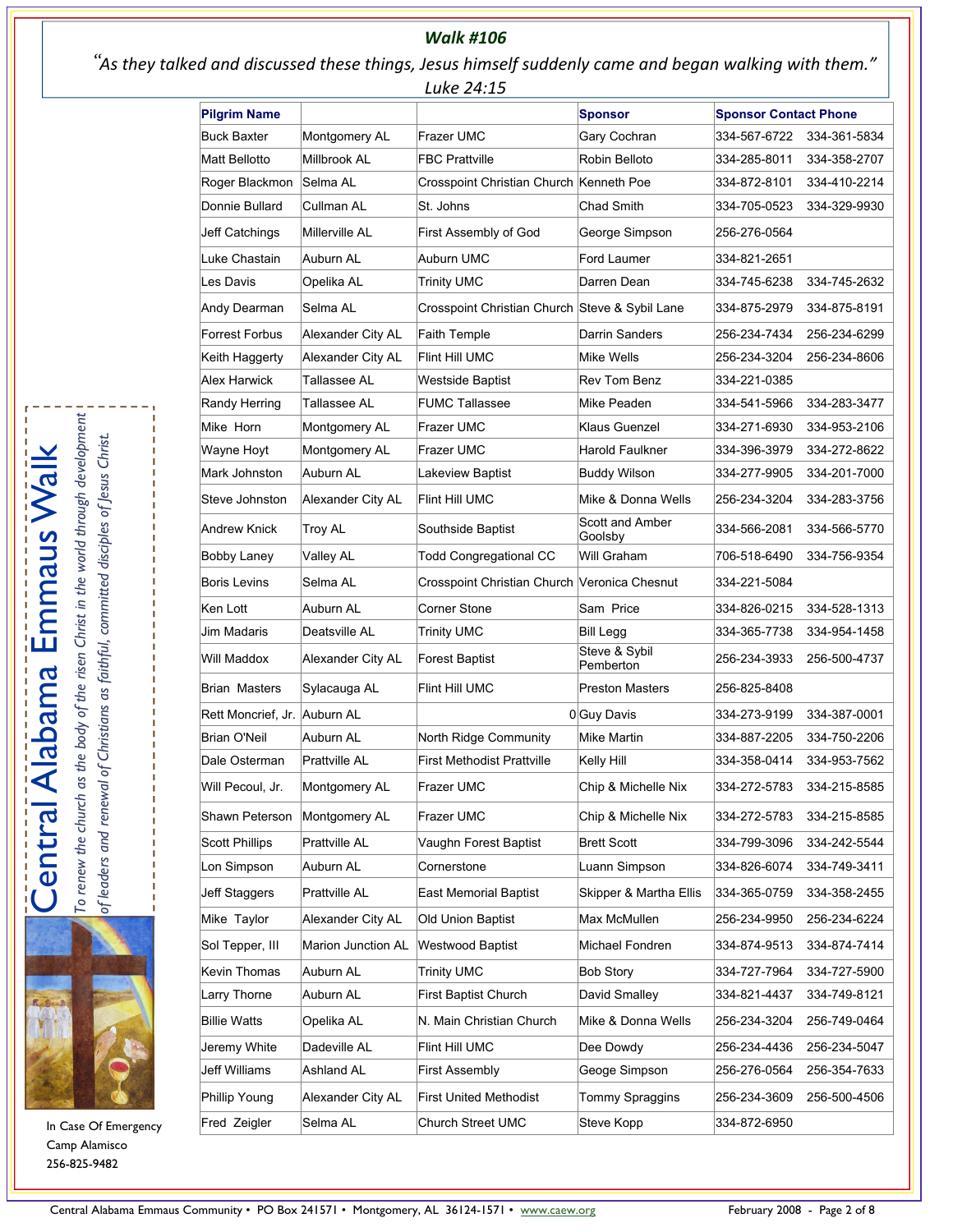### *Walk #106*

"*As they talked and discussed these things, Jesus himself suddenly came and began walking with them."* 

## **Team Roster - Mens Walk #106**

### **Lay Director**

**Fred Turner**

### **Spiritual Director**

 **Rev. Tom Benz** 

### **Assistant Spiritual Directors**

**Rev. Cliff Cobb Rev. Dee Dowdy Rev. Glen Pugh Rev. Joel Wasson** 

### **Assistant Lay Directors**

**Robert Beers Wayne Gauntt Mike Wells Chad Wilbanks** 

### **Table Leaders**

**Allen Brewer Steve Hartzog Duane Skarecky Steve Pemberton Frank Talbot Terry Windle Jack Ziadeh** 

# **Assistant Table Leaders Pete Chambliss Mike Fondren Brandon Fricks Truman Hornsby Tom Hunt Mack Lovelady John Reese**

**Board Representative John Duncan** 





**Media Mel Gilmer Music Frank Clem, Bobby Newton, Glen Weldon** 

> *February 2008*



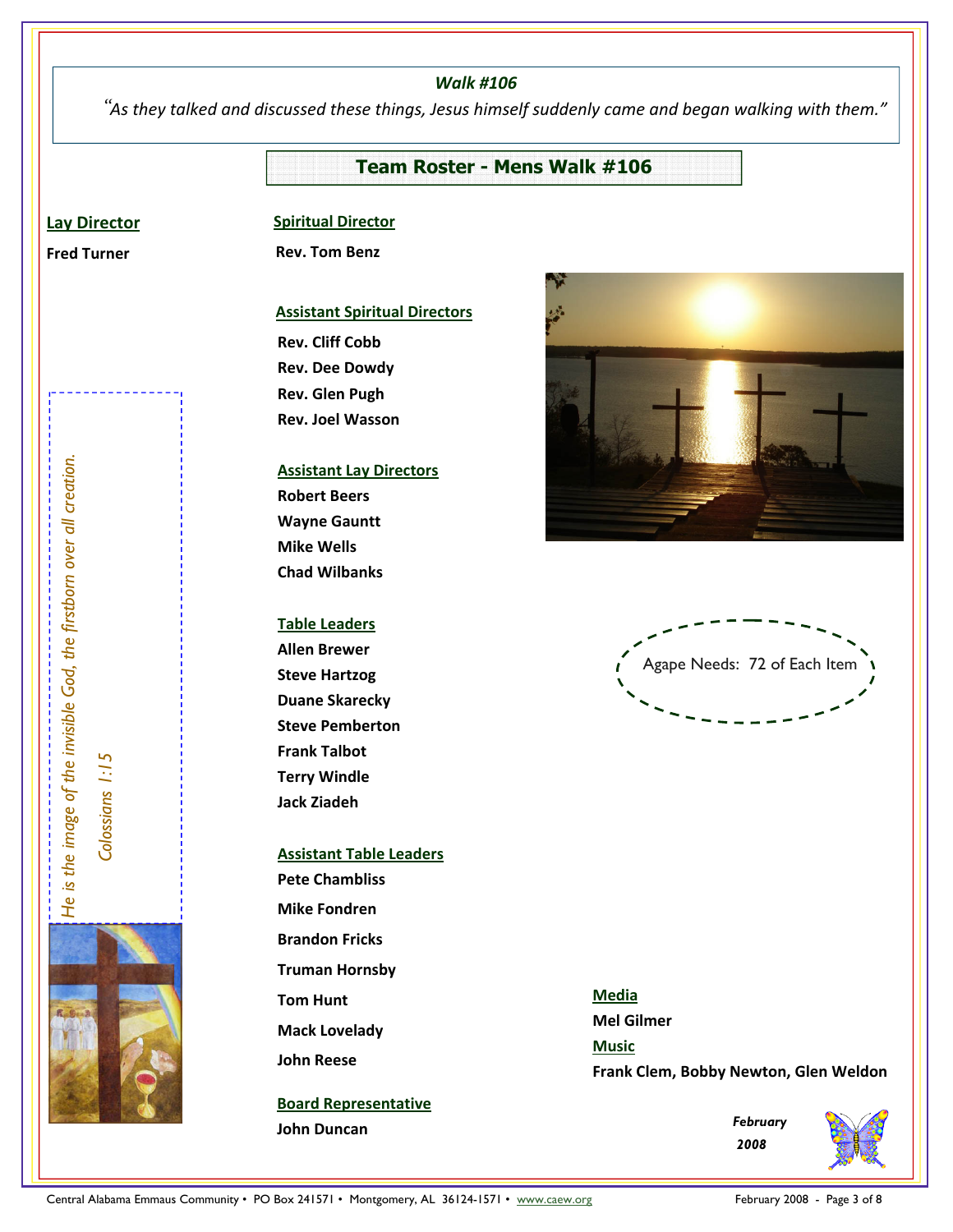## **Background Team - Men's #106**

**WORK AREA CHAIR/ CO.CHAIR <b>CHAIR E-MAIL / CONTACT INFO** 

| Agape                  | Sharon Moore / Martha Perry & Shirley Pugh |                                    |  |
|------------------------|--------------------------------------------|------------------------------------|--|
| <b>Bed Tags</b>        | Mary Mowery & Sherri Watkins               |                                    |  |
| Book Bags              | Linda Hines Hornsby                        |                                    |  |
| <b>Book Covers</b>     | Linda Hines Hornsby & Karen Korb           |                                    |  |
| <b>Book Table</b>      | Jim Miller                                 |                                    |  |
| Candlelight            | Sybil Pemberton & Donna Wells              |                                    |  |
|                        | <b>Rita Smith</b>                          |                                    |  |
| Entertainment          | Notasulga UMC (Friday Dinner)              |                                    |  |
| Food Prep              | Preston Masters & Gary & Lee Bryant        |                                    |  |
| <b>Food Service</b>    | Lorri Schoonover                           | lorris1@charter.net                |  |
| Friday Night Party     | Amy & Brock Hill & Tommy &                 |                                    |  |
|                        | Jennifer Spraggins                         |                                    |  |
| Greeters               | Perry Moore & Guy Perry                    | 256-215-4045 perrydise@charter.net |  |
| Housing & Reg.         | <b>Robert Turner</b>                       |                                    |  |
| Logistics              | Pat Mioulis                                | 334-391-9038                       |  |
| Photographer           | Sherri Watkins                             |                                    |  |
| Prayer Vigil           | Donna Wells                                |                                    |  |
| Refreshments           | Wanda Ryals & Lanell Black                 | wryals54@yahoo.com                 |  |
| Serenade               | Joan Turner                                |                                    |  |
| Sponsors Hour          | Cathy Skarecky & Lisa Neese                |                                    |  |
| Speakers Prayer Chapel | George Yocum                               | gyocum@cahabacompanies.com         |  |
| Worship                | Nedetria Talbot                            |                                    |  |
|                        |                                            |                                    |  |



In Case Of Emergency—Camp Alamisco 256-825-9482

 $\mathbf{I}$ 

 $\mathbf{I}$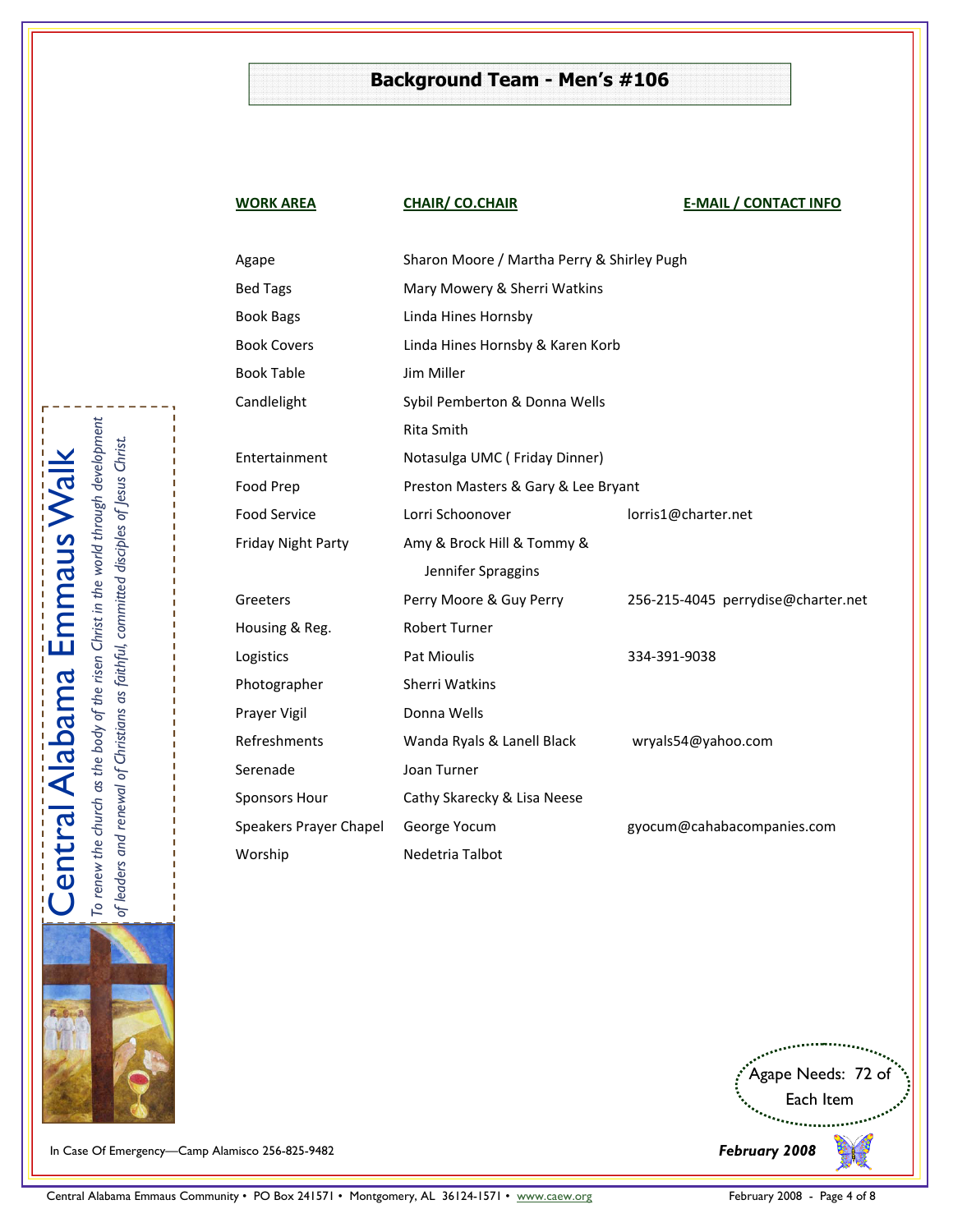# *the fourth day • serving*

### *February 2008*



### *Work Area Monthly Focus and Understanding:* **LOGISTICS**

 Think about it … Wednesday night arrives, sponsors deliver pilgrims, greeters deliver luggage, pilgrims are checked in by housing and registration, and everyone assembles downstairs for send-off. The Refreshments team members have prepared cookies, soft drinks, and coffee for everyone to enjoy. It is a great moment as we can all recall in our minds from our first walk to Emmaus.

All in all things look good, the conference room is set, meal service has all of their items delivered, and meal prep has begun. Agape is looking through all of their boxes, and worship is getting ready for the outdoor chapel service at 7:00 AM. The prayer chapel is set, and all the speaker banners have been removed from their cases and hung in the banner room. Refreshments have been unpacked, and their supplies are being prepped for the first of many refreshment breaks. All of the black drapes have been hung and chairs lined up for send-off and sponsors' hour.

 What the pilgrims don't see are the loving men and women who arrived at 8:00 AM to begin to set up the camp for the walk. The behind the scenes set-up work is facilitated by the called-to-serve LOGISTICS TEAM. They are the first to arrive and the last to leave. They work because they love to serve. They serve others because that is what was done for them on their Walk to Emmaus. They are there to give back the AGAPE LOVE they received on their walk.

 There is never a shortage of work on Team Logistics. Before the walk is finished on Saturday evening, more than 100 logistics tasks will have been completed in support of the Walk.

 Those logistics team members who can help out on Wednesday are asked to report to the camp at 8:00AM. Routine tasks are turning on lights and heat/air throughout the camp. Someone with a leaf blower will clean off the areas around all of the buildings so that leaves, pine needles, and dirt are not tracked into the buildings as we set up the camp. Furniture must be removed from the Speakers Prayer Chapel and the Banner Room. The dining room is set up for send-off. Then all the equipment and supplies necessary to set up the camp for a Walk must be brought from our storage building to the various facilities where they will be used. The Conference Room, Speakers' Prayer Chapel, Banner Room, and Indoor Chapel all must be set up and made ready for use. If we have 8 – 10 people on Wednesday morning along with a couple of trucks and trailers, we are usually done by noon. We need a couple of people on Thursday to help troubleshoot and address problems wherever they arise. On Friday we need 4 or 5 team members from 8:30 – 10:30 to set up the indoor chapel inside and outside for dying moments and four or five from 1:00 – 4:00 to tear down dying moments and to set up the gym for candlelight. On Saturday we need  $6 - 8$ workers to help throughout the day as supplies and equipment are returned to the storage building, the dining room is set up for the cross ceremony, and the gym is converted from candlelight to closing.

 Following the closing ceremony, the equipment used in closing must be returned to the storage shed, and a final walkthrough of the camp must be accomplished to ensure all facilities are clean and returned to the pre-walk configuration.

 Team logistics needs men and women who would like to work from one task to another during any or all of the four days of the walk. Wednesday and Saturday are the busiest days and the days when we need the greatest number of helping hands.

 Please prayerfully consider giving your time and talents to logistics. If you can lift from 10 to 50 pounds, then you are QUALIFIED! No prior experience is required. You will be working with an experienced logistics chairperson on all tasks. The attire is very casual so wear comfortable clothing and shoes. If possible, have some rain gear available, although we've rarely had to do much work in the rain. MOST OF ALL BRING WITH YOU A HAPPY HEART AND A CARING, SERVING ATTITUDE! If you have questions or feel led to serve on Team Logistics, please contact me at 334-514-3369 or email me at jduncan@elmore.rr.com. *DeColores* – John Duncan - CAEW # 64 - Table of Thomas

This is why I remind you to fan into flames the spiritual gift God gave you when I laid my hands on you. For God has not given us a spirit of fear and timidity, but of power, love, and self discipline.

2 Timothy 1: 6-7 (NLT)

For by the grace given me I say to every one of you: Do not think of yourself more highly than you ought, but rather think of yourself with sober judgment, in accordance with the measure of faith God has given you. Just as each of us has one body with many members, and these members do not all have the same function, so in Christ we who are many form one body, and each member belongs to all the others.

Romans 12: 3-5

Residing within us, the Holy Spirit is our ever-present Advisor and Comforter. Through His guidance, our character, conversation, and conduct are reshaped to look like Jesus'. The way that we grow in Christlikeness is by submission to the work of the Holy Spirit. Subjecting our body, mind, emotions, and will to the Lord suppresses self-determination and allows Christ's life to be expressed instead. Selfishness is then replaced by His gentle yet firm love. Though we still have our body and mind, we are each a new person.

Charles Stanley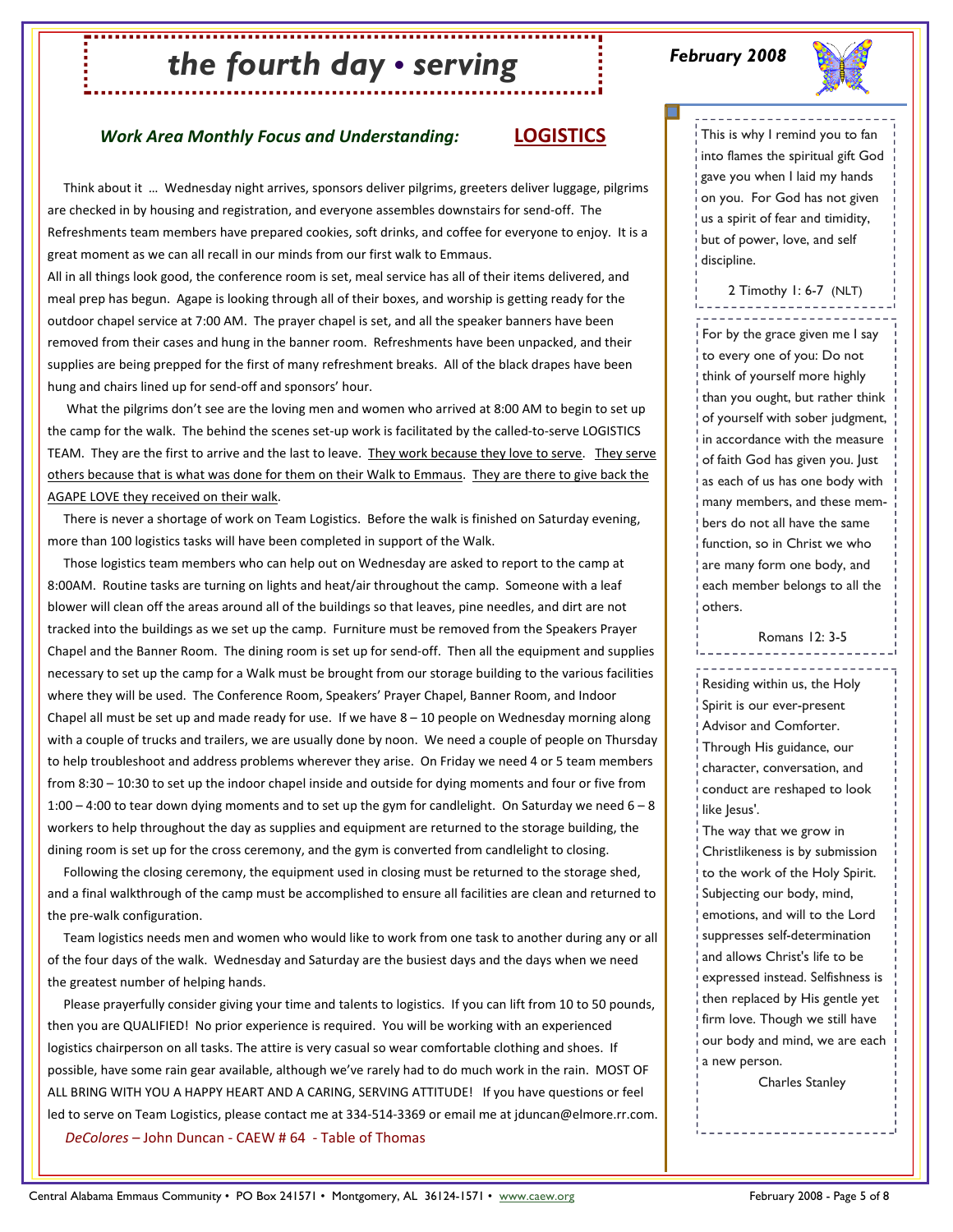# *February 2008 the fourth day - sharing and perspectives*



## **Central Alabama Emmaus Community – Good or Great?**

In Jim Collins book entitled "Good to Great", there seem to be so many parallels between business organizations, and what Christians, and yes, churches, also experience. Listen to what Collins says in the first 63 words of his book:

"Good is the enemy of great. And that is one of the key reasons why we have so little that becomes great. We don't have great schools because we have good schools. We don't have great government, principally because we have good government. Few people attain great lives, in large part because it is just so easy to settle for a good life."

I would add that traditionally we don't have great ministries because we have so many good ones. It seems that most Christians settle for a good life, when God has given us a great purpose in a Great Commission.

I want to talk to you about three things in the life of our Emmaus Community; Vision, Direction, and Trust

**First - Vision**: Proverbs 29:18 says, "Without a vision the people perish." Rick Warren, pastor of Saddleback Church and author of "The Purpose Driven Church" tells us that some people have dreams, but not vision. There is a difference. A vision is a pragmatic dream. Lots of people have great dreams. They have grand ideas of all that they would like to accomplish, but they can never seem to get their dreams in a concrete form where they can do something about it. A vision is a dream that can be implemented and specific. Nothing becomes dynamic until it becomes specific.

I definitely think that the members of our Emmaus Community have vision. It is evidenced by the outcome and success of our walks that we have facilitated. We have a vision of growing into the factory for saints that God is calling us to be. Malachi 3:10 says to "bring the whole tithe into the storehouse, that there may be food in my house. Test me in this," says the LORD Almighty, "and see if I will not throw open the floodgates of heaven and pour out so much blessing that you will not have room enough for it." Thanks be to the leadership in our Community for having a vision of growing our Community, not only in pilgrims, but also in facility maintenance and enhancements. And thanks to our members who continue to bring forth new pilgrims into our Community through sponsorship. Our floodgates are surely overflowing with blessing.

**Second - Direction**: Proverbs 3:5-6 "Trust in the Lord with all your heart; do not depend on your own understanding. Seek His will in all you do, and He will direct your path." In this passage there are three things that we are instructed to do; Trust in the Lord, not to depend on our own understanding, and seek His will. While all three of these are important in their own rights, I find another key word that is most crucial to the application of this verse. That word is "all". Trust in the Lord with ALL your heart. Seek His will in ALL that you do. We must be totally dependant and submissive to God's direction in every aspect of our lives. We must seek and acknowledge God in all that we do, not is some ways, not in the ways that we can't handle, but He says....in ALL you do. I know that in the visions of our Emmaus Community; its leadership, in making decisions on the changes, has sought the Lord's direction. This decision has not been entered into lightly, but has been subjected to three sources of counsel. It has been subjected to a Counsel of Scripture. Hebrews 4:12 says "For the word of God is living and active and sharper than any two-edged sword, and able to judge the thoughts and intentions of the heart." The truths in the Bible are timeless. It is a living book that our Lord uses to communicate His direction to all generations. It has been subjected to a Counsel of Godly People. Psalm 37:30 tells us "The godly offer good council; they know what is right from wrong." The Christian life is not one of independence from other Christians, but of interdependence on one another. And finally, this decision has been subjected to the Counsel of the Lord. Psalm 32:8 "I, the Lord, will instruct you and teach you in the way which you should go; I will counsel you and watch over you. The most important thing we can do is seek direction from the Lord, our Wonderful Counselor. The Lord can reveal to us truth and proper direction. Only He knows the future and the ultimate outcome of a decision. God can give us more than just years to our life; he can give life to our years!

*……… Continued On Next Page 7* 

ห้างขางขางขางขางขางขางขางขางขางขางขางขาง I Love You So Jesus Jesus … Can I Tell You How I Feel, פפיקים ביקר בין You Have Given Me Your Spirit

Have you ever wondered why a pigeon walks so funny? According to an interesting article in the *Detroit Free Press*, a pigeon walks the way it does so it can see where it's going. Because it can't adjust its focus as it moves, the pigeon actually has to bring its head to a complete stop between steps in order to refocus. This is the way it walks: head forward, stop; head back, stop. Don't laugh -- that's how it goes!

In our spiritual walk with the Lord we have the same problem as the pigeon. We have a hard time seeing while we're moving. We also need to stop between steps -- to refocus on where we are in relation to the Word and the will of God. That's not to say we have to stop and pray and meditate about every little decision in life. But certainly our walk with the Lord needs to have built into it a pattern of "stops" which enable us to see more clearly before moving on.

"If we do not abide in prayer, we will abide in temptation. Let this be one aspect of our daily intercession: 'God, preserve my soul, and keep my heart and all its ways so that I will not be entangled.' When this is true in our lives, a passing temptation will not overcome us. We will remain free while others lie in bondage."

- John Owen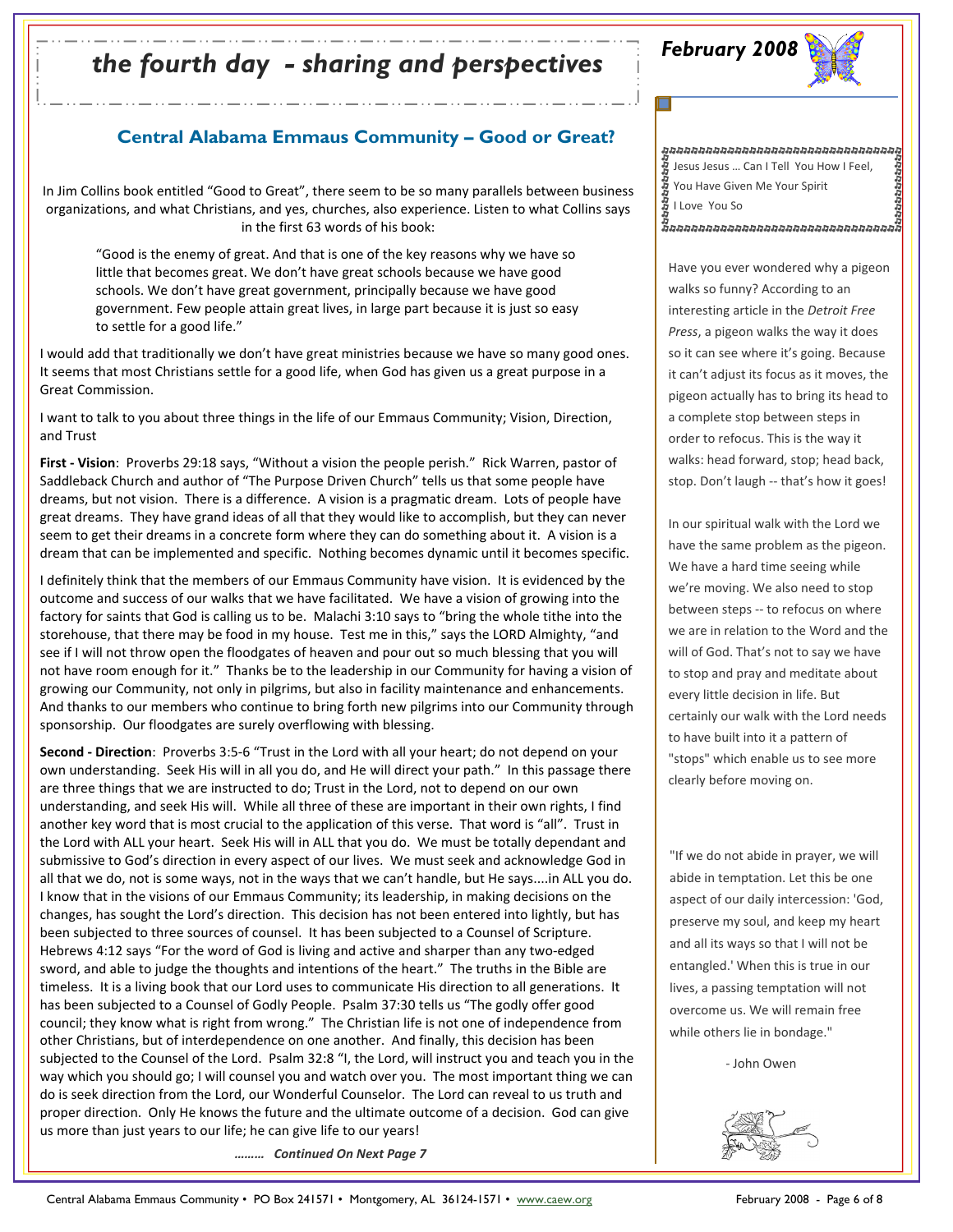# *February 2008 the fourth day - sharing and perspectives*

*(Continued From Previous Page 6)*

### **Central Alabama Emmaus Community – Good or Great?**

**The third area is Trust**: We must Trust in the Lord for our present and for our future. We must remember that these walks are not about the Lay Director, they are not about the community or the cluster, and they are not about the work areas or the chairpersons. They are about furthering the kingdom and showing Agape love to the 42 pilgrims on each of the walk. Only through HIM, can we move ourselves aside and accomplish this. The late Dr. Shadrack Lockeridge was one of the great African American pastors in America. In 1976 he preached a sermon on trusting God. I want to quote part of his message. Many of you may have heard this as part of the Lanny Bridges musical titled, "*God For Us*":

God is greater than all the superlative statements of supremacy ever shared. No far-reaching telescope can bring into focus the shoreline of His unlimited supply. No deep digging dredge can discover the depth of His determination to deliver you - You can trust Him! He doesn't need me and He doesn't need you. He stands alone on the solitary pinnacle of His omnipotence. He is enduringly strong; and He is entirely sincere; He is eternally steadfast; and He is impartially merciful. He is unparalleled and unprecedented; He is unique and un-escapable. He is the cornerstone of all civilization; He is the central doctrine of all truthology – He is God's Son, our Savior and you can trust Him! He can meet all your needs and He can do it simultaneously. He gives you hope when you're hopeless; help when you're helpless; peace when you're in pain; strength when you struggle; rest when you're restless; and courage when you cry. He sees and He sympathizes; He guards and He guides. He heals the sick; cleanses the leper; sets the captives free; and forgives sinners. I'm telling you, Church, you can trust Him! He is the key to knowledge; the wellspring of wisdom; the doorway of deliverance; and He's the pathway of peace. He's the roadway to righteousness; the highway to holiness; and He's the gateway to glory – and you can Trust Him! He's the master of the masters; the captain of the conquerors, the head of the heroes and the leader of the legislators. He's the governor of governors, the prince of the princes, He's the Lord of all Lords and He's the King of all Kings, and you CAN trust Him!

I wish I could describe Him to you – but He's indescribable, He's irresistible, He's irreplaceable, He's indisputable, He's invincible! His word is all you need, and His love never ends. His grace is sufficient and His mercy never fails; His yoke is easy and His burden is light. I tell you, you can't outlive Him and you can't live without Him. Pilate couldn't stop Him; Herod couldn't kill Him, death couldn't handle Him; and, praise God, the grave couldn't hold Him! He's alive forevermore and forevermore and YOU CAN TRUST HIM!

I can look into your faces as I see you at camp, at cluster dinners, at board meetings, and at team trainings and I know that many of you have discovered the joy of trusting Him, and some of you may not have discovered it yet. I can almost tell who does and who doesn't by the expressions on your faces. Some of you look content and understand the detailed description that I just gave of our Loving Savior. Others of you look like you just ate a chili dog and doughnuts and rode the Scream Machine roller coaster at Six Flags. Just remember the verse from Proverbs and lean not on your own understanding, but in ALL ways, trust Him, and He will direct your path and He **will** direct the path of our Central Alabama Emmaus Community.

I leave you with this final thought;

Do we as an Emmaus Community want to settle for merely being good? Or do we want to be **GREAT**?

**Allen Brewer CAEW #52 Table Of Paul**